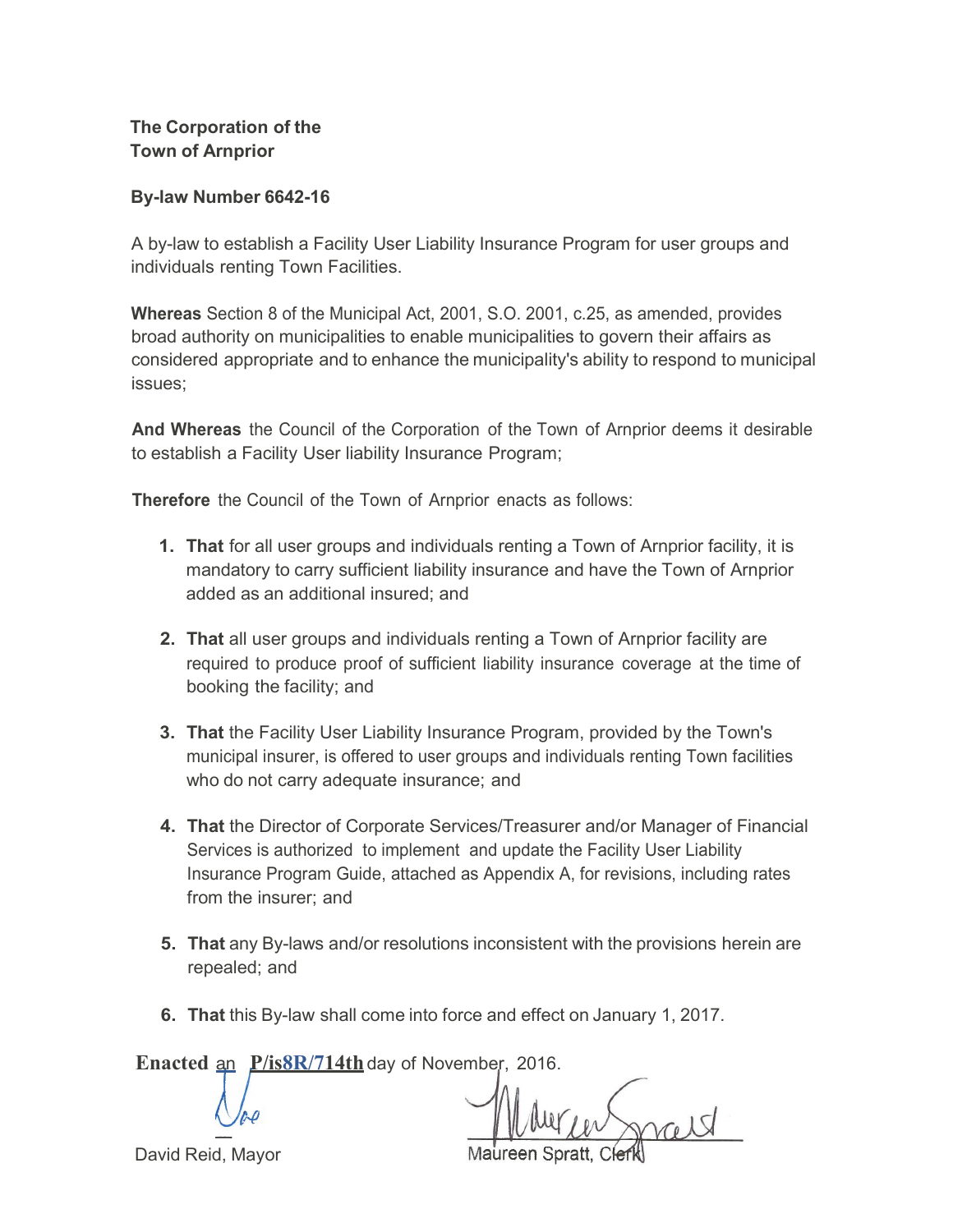

# **Town of Arnprior Facility User Liability Insurance Program Guide**

WHERE THE R.IVERS MEET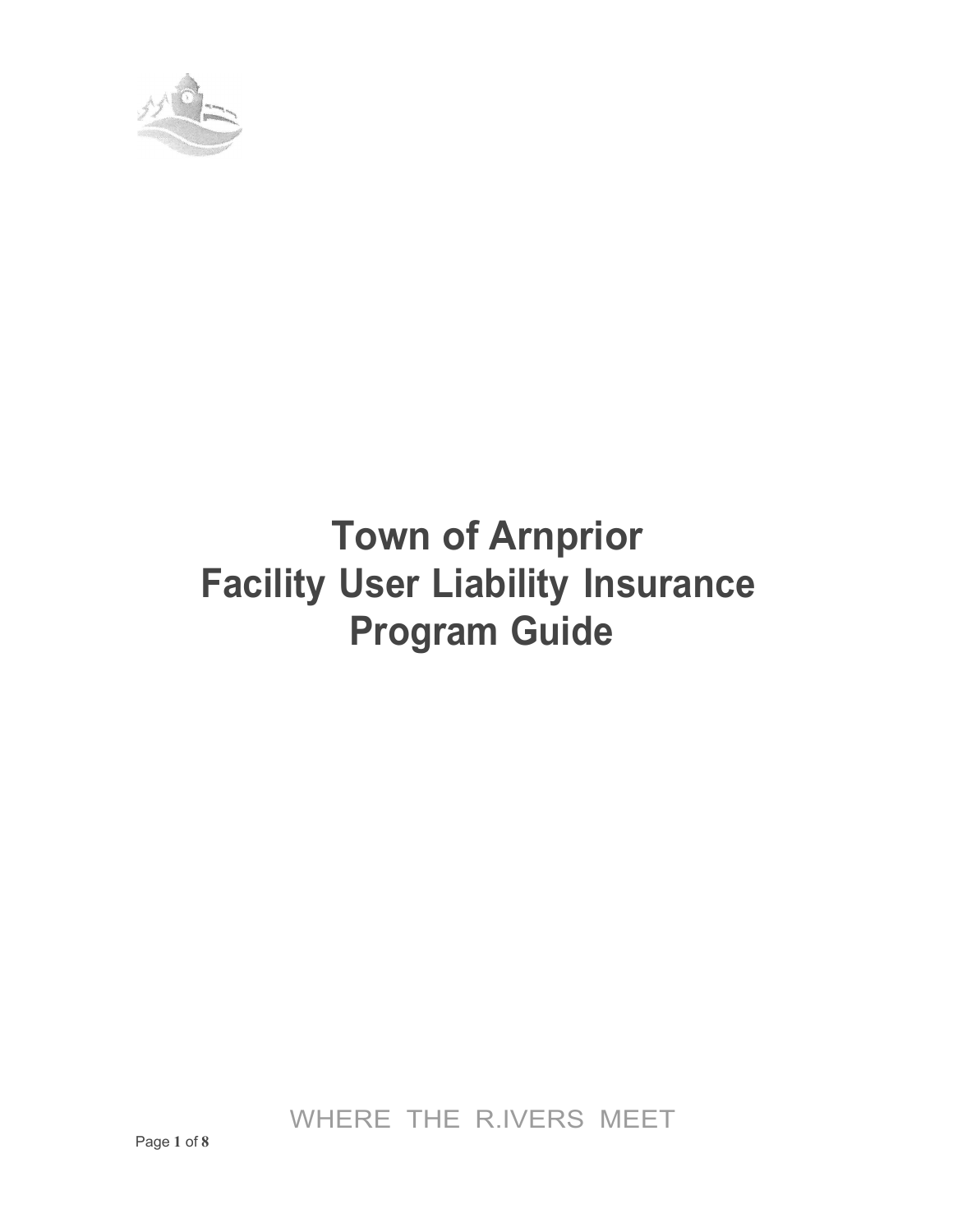# Contents

 $\ldots$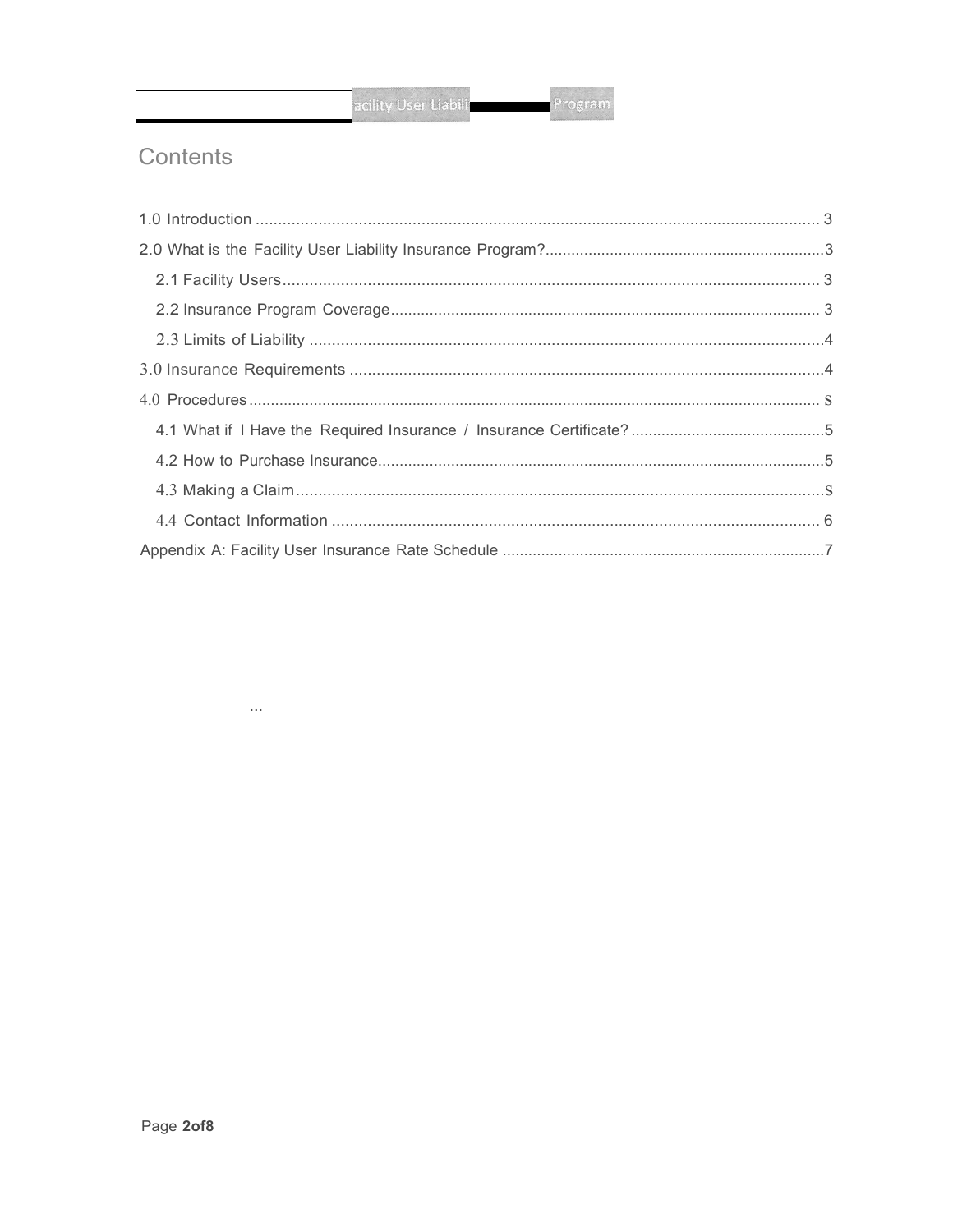# <span id="page-3-0"></span>1.0 Introduction

As of January 1, 2017, it is **mandatory** for all rental user groups and individuals to carry liability insurance when renting a Town of Arnprior facility.

The Town of Arnprior offers a number of sport and social facilities for rent, whether it is for an organized event or a pick up hockey game. The Facility User Liability Insurance Program is offered to users of Town facilities (i.e. ice, fields, halls, etc.) who do not carry their own, or adequate insurance when renting a Town facility.

# <span id="page-3-1"></span>2.0 What is the Facility User Liability Insurance Program?

The Facility User Liability Insurance Program provides individuals and/or groups renting a Town of Arnprior facility to obtain affordable liability insurance protection. The intention of the insurance coverage is to protect facility users from financial exposure resulting from claims that may result during their activity or event.

The facility user liability insurance will be made available at the time of booking the facility. There will be a premium for the type of event, sport or activity. The limit of insurance coverage will be at \$2 million minimum per occurrence.

## <span id="page-3-2"></span>2.1 Facility Users

The requirement for user groups and individuals to carry liability insurance is specifically for those users renting a Town facility. This program does not apply to use of Town facilities where a facility rental fee is not applied.

## 2.2 2 Insurance Program Coverage

**Commercial General Liability:** provides coverage injuries sustained by a Third Party and/or damage to third party property, caused by the negligence of the facility user.

**Tenants Legal Liability:** provides coverage for damage to the area of the facility in the care and control of the renter.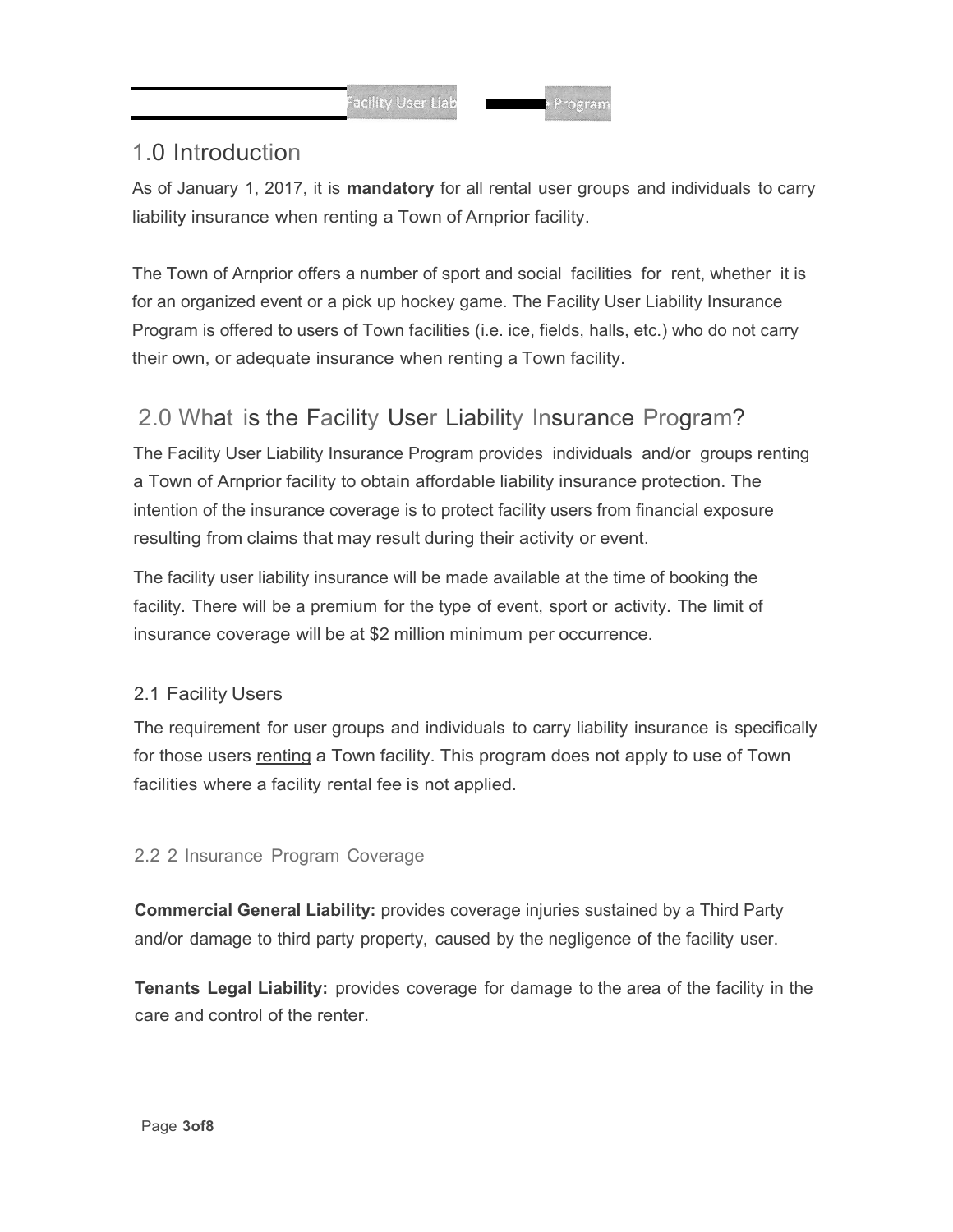Medical Payments: provides coverage for the cost of immediate medical expenses incurred following an accident without the necessity of blame or fault. Fault need not be established in order to access this cover.

Products & Completed Operations: provides insurance coverage for damages that may arise from products sold, once they leave the premises. This coverage requires the facility user/renter to be negligent.

Non-Owned Automobile Liability: provides insurance coverage for bodily injury and property damage caused by a vehicle not owned by the renter/facility user but used on the renter's behalf or under the renter's direction.

<span id="page-4-0"></span>2.3 Limits of Liability

| <b>LIMITS OF LIABILITY</b>  | 0E0UCT1BLE | $1 - 10$<br>COVERAGE                                    |  |
|-----------------------------|------------|---------------------------------------------------------|--|
| \$2,000,000                 | Nil        | Commercial Genenil Uab, hty-Per Occurrence              |  |
| No: I11 sured               | NII        | Personal and Advertising Injury Uabilily                |  |
| $!2.000,00$ -u              | NJ         | Tenants' Legal liability-Anyone premises                |  |
| \$10,000                    | <b>NII</b> | Medical Expenses-Per Person                             |  |
| \$2,000,000                 | <b>NII</b> | Aggregate Limit-Products & Complet.ed Operations Hazard |  |
| \$2,000,000<br><b>1. 1.</b> | Nil<br>    | Non-Owned Automobile Llap1lity                          |  |

## <span id="page-4-1"></span>3.0 Insurance Requirements

Groups and individuals responsible for a facility rental are required to produce and maintain, throughout the duration of the Rental Agreement, proof of sufficient liability insurance coverage.

Depending on the type of activity, sport or event, users will be required to have liability insurance coverage of a minimum liability limit of \$2 million. The program encompasses the rental of facility space, sports fields, and rentable parkland.

The Liability Insurance Program provides the opportunity for individuals or groups renting our facilities to either:

- 1. Provide proof that they already have obtained liability insurance that meets the Liability Insurance Program requirements; or
- 2. Purchase liability insurance during the booking process.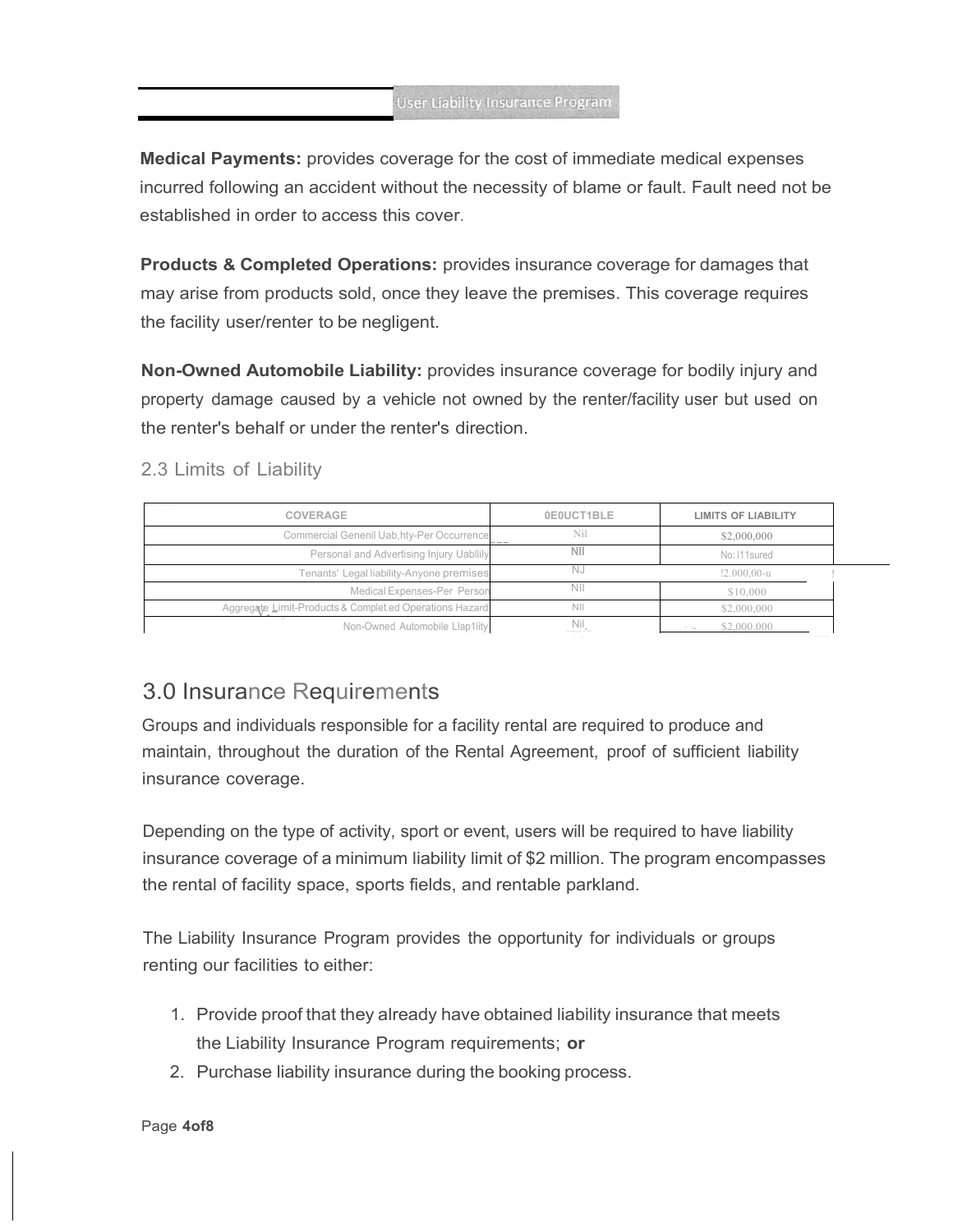### 4.0 Procedures

<span id="page-5-0"></span>4. 1 What if I Have the Required Insurance / Insurance Certificate? If the user (renter) of the facility has the required liability insurance, proof of insurance naming the Town of Arnprior as an additional insured must be provided by the user group's insurance broker. If a Certificate of Insurance Coverage cannot be presented at the time of booking, coverage will automatically be charged. Charges will be refunded once a Certificate of Insurance is submitted by the user renting the Town facility.

#### <span id="page-5-1"></span>4.2 How to Purchase Insurance

If the facility user does not possess adequate liability insurance coverage it can be purchased through the Facility User Liability Insurance Program at the time of the booking. The cost will be added to your Rental Agreement.

Insurance rates are based on the type of activity and perceived risk categories associated with the activity. The Facility User Rates Schedules are included in **Appendix A.** For special events not listed in the rates schedule, a separate rate referral from the insurer may be required.

Facility users are encouraged to discuss the Facility User Liability Insurance Program with their own personal broker/insurance provider to ensure they are making an informed decision and are comfortable with the product being offered under the Facility User Liability Insurance Program.

#### 4. 3 Making a Claim

In the event of a claim the facility user must contact the Insurer as soon as possible to ensure that the claim in recorded in a timely fashion. In the event of accident or injury please contact the respective emergency services to ensure that safety and appropriate medical attention is provided to those involved. In the event of a claim, it is the role of the Insurer to investigate, determine liability, and settle claims under their policy.

| <b>Frank Cowan Company</b>              | 1-800-265-4000 |
|-----------------------------------------|----------------|
| Mulvihill JP & Son Insurance Broker Ltd | 613-623-3123   |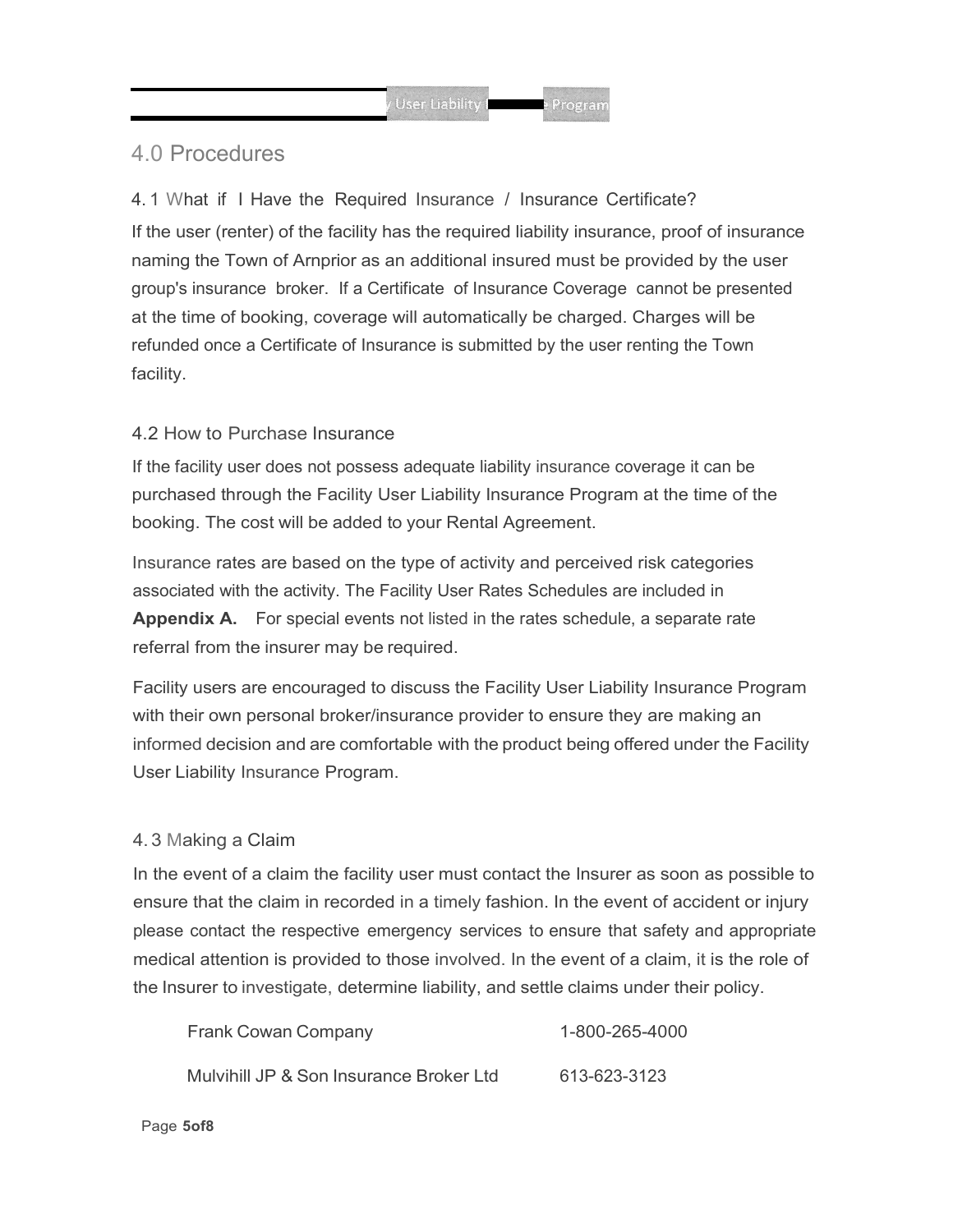#### <span id="page-6-0"></span>4.4 Contact Information

For information or assistance with facility rentals, contact a Customer Service Representative at the Nick Smith Centre at 613-623-7301 or the Finance Branch, Town Hall at 613-623-4231.

Specific insurance queries regarding the Facility User Liability Insurance Program will be forwarded to the Insurer by Town staff as the Town is not licensed to provide insurance advice.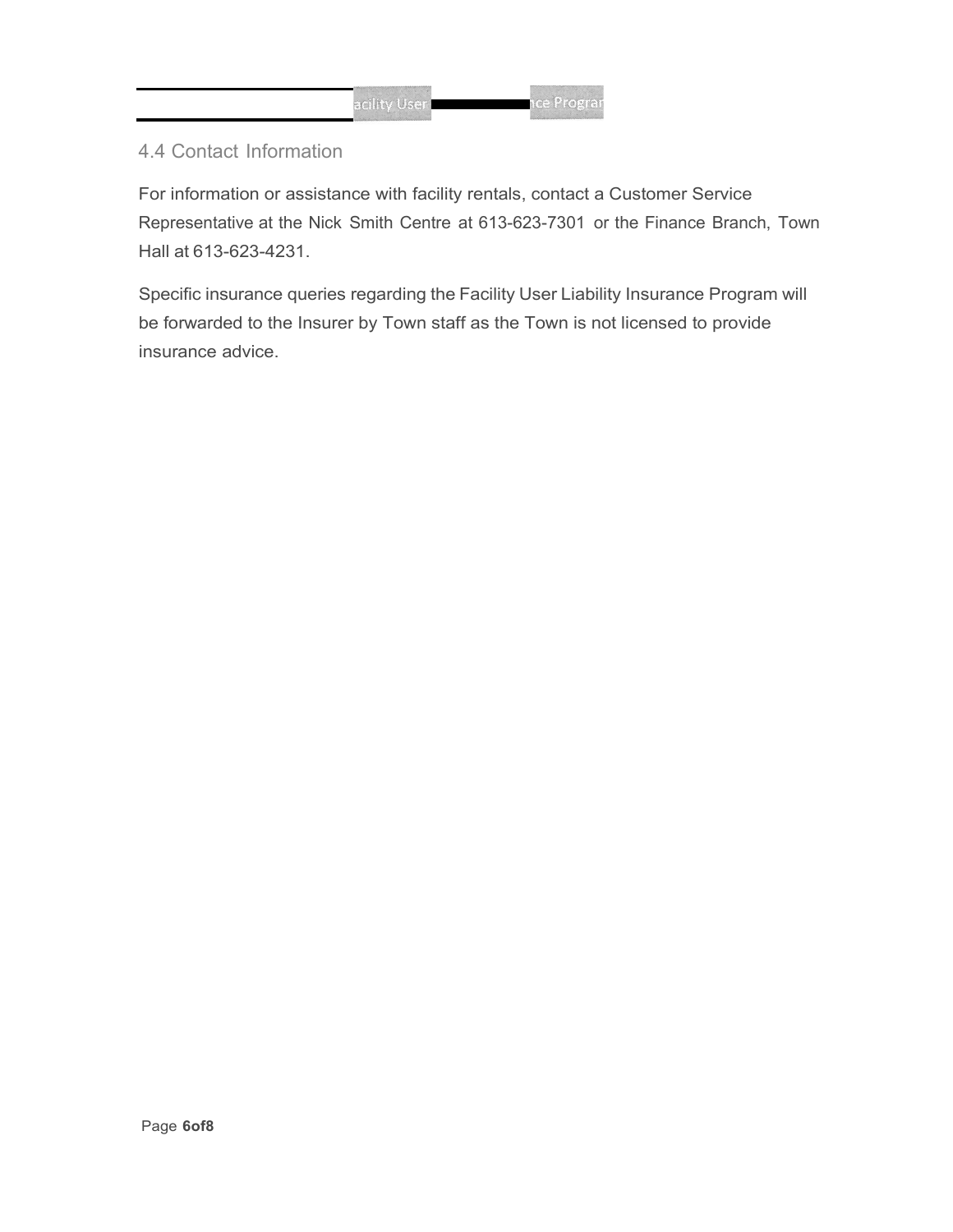## Appendix A: Facility User Insurance Rate Schedule

#### $\mathbf{r}_{\perp}$ **Frank Cowan** Company

#### Frank Cowan Company Facility User Rates \$2,000,000 Limits of Liability

Rates shown be Jow are tOr your information only an(f do-Oot if I clude-premllin 1 Sales t.ax-.

#### Non Sporting Events or Occasions

Anniversaries: .irts .irtshows andexhibits auctions. b.inquets; ba.za.:irs, birthday°.part1es, bridge: chess clubs, C"riltts, dance part1es; c1iince recitals. dinners, ... eng.:1gement p;inies (e.g, J.:ick and Jill events), t.ish1on shows, graduations, music recitals or other f.lmily cetebr-1tions (e.g. ctmstenings, showers, graduations etc.), photo shoots. picnics, religious services. retrrement parues, reunions. se:isonal mark ets, semln:irs. spe:ikers. talent shows. theatre performances, weddings or other ceremonies, workshops/classroom instruction.

<span id="page-7-0"></span>

| $1 - 50$                                                                                                                                                                                   | $\frac{L}{2}$ Howrly<br>$\cdots$ |                 |                                                                      |                                            | <b>Alcohol</b>              |                                                                  |  |
|--------------------------------------------------------------------------------------------------------------------------------------------------------------------------------------------|----------------------------------|-----------------|----------------------------------------------------------------------|--------------------------------------------|-----------------------------|------------------------------------------------------------------|--|
|                                                                                                                                                                                            |                                  |                 | 1-2 $R$ ayı $\blacksquare$ $\blacksquare$ 3-5 $Day_5$ Event          | Hourly Rate                                | 1-2 Day<br>Event<br>$$85 -$ | 3.5 Day Event<br>.<br><b>CONTRACTOR</b> IN THE AMERICAN<br>\$150 |  |
| 51-100                                                                                                                                                                                     | S <sub>4.00</sub>                | S <sub>50</sub> |                                                                      |                                            | $-S130$                     | 5260                                                             |  |
| 101 200                                                                                                                                                                                    | \$6 00                           | \$75            | S <sub>125</sub>                                                     | \$3000                                     | S <sub>200</sub>            | \$400                                                            |  |
| 201-500                                                                                                                                                                                    | \$8 00                           | \$150           | \$200                                                                | S4000                                      | \$350                       | \$700                                                            |  |
| 501.1000<br>1001-1500                                                                                                                                                                      | \$1000<br>\$15.00                | \$220<br>\$300  | S300<br>Refer                                                        | \$50 00<br>Refer                           | \$550<br>Refer              | Refer<br>Refer                                                   |  |
| $1501+$                                                                                                                                                                                    | Refer                            | Refer           | Refer                                                                | Refer                                      | Refer                       | Refer                                                            |  |
|                                                                                                                                                                                            |                                  |                 | . If hourly R; ite exceeds the 1 D tv rate, charge the 1 d; iv rate. |                                            |                             |                                                                  |  |
| Event: 1-2 Day Event R.ites and 3-S Day Event Rates are Per Event R.ites illid Not Per Day Rate5.                                                                                          |                                  |                 |                                                                      |                                            |                             |                                                                  |  |
| E g An art event (afcOl'IOI) 1s tie,ng hetcl for 2 aays, ti 1s estinmleCl 500 people will attend over the 2 day penod Tile total cti,ugc: would t>e S350                                   |                                  |                 |                                                                      |                                            |                             |                                                                  |  |
|                                                                                                                                                                                            |                                  |                 |                                                                      |                                            |                             |                                                                  |  |
| weel <ly 5="" charae="" for<="" meetinas:="" shown="" td="" the="" tilit="" times=""><td></td><td></td><td></td><td>a 1-2 Day Event for a Total Annu: Premium.</td><td></td><td></td></ly> |                                  |                 |                                                                      | a 1-2 Day Event for a Total Annu: Premium. |                             |                                                                  |  |
| E {}. 50 people rent a lacilrtvweektv to play bridge {no alcohol event). Toe Annual CharQe wouldlle: \$25 x 5 = \$125 Total Annual Prem.um                                                 |                                  |                 |                                                                      |                                            |                             |                                                                  |  |
|                                                                                                                                                                                            |                                  |                 |                                                                      |                                            |                             |                                                                  |  |

#### **Excluded Activities**

Alpine skiing, bachetorettelstagette parties, bike racing, boxing, climbing walls, contact sports {indilding hockey. lacrosse:, mar11al alls}, cyclin£1, fireworks, gymnasllcs, horse related, kabadd1, kayaking, k1ckboxmg, motor vehtcie activittes, rugby, skateboardmg snowboarding, stag/bachelor parties, tackle football. wrestling and organized sports te .: imslieaaues.

FCCL-0116

Juilt with integrity, leading through innovation.

5.5011 Strt' 1 N PHU( OO. ON \text{\math} 0 1 \text{\math} 456 4331 ! ... 51'1 458 43t<br>1 To!I ht,- 1 6.00 2o.5 )ON

Page 7 of 8